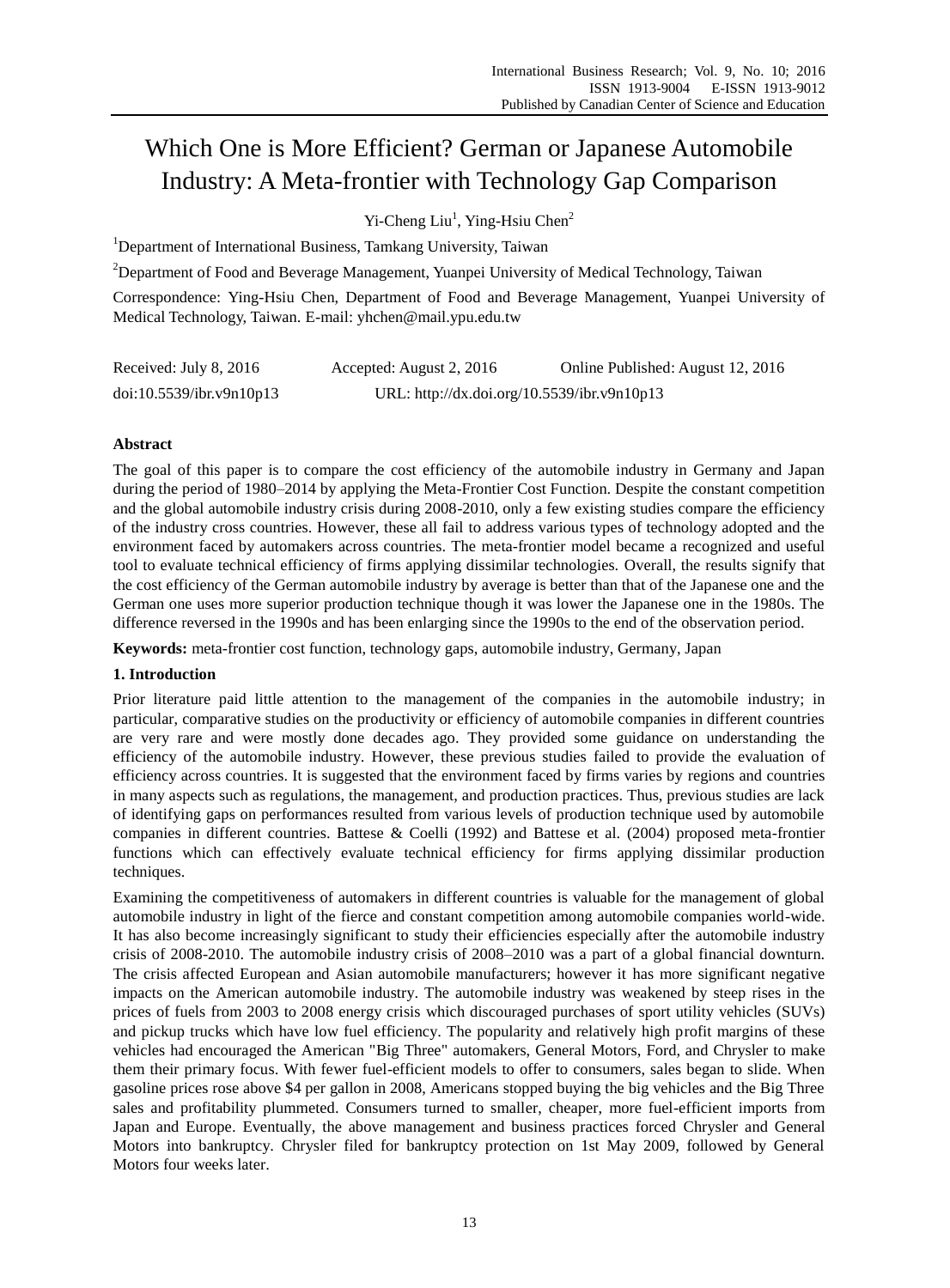Volkswagen overtook Toyota in global vehicle sales for January-June 2015, the first time the German automaker had come out top in the intensely competitive tallies. General Motors (GM) Corporation was the top-selling automaker for more than seven decades until being surpassed by Toyota in 2008. GM retook the sales crown in 2011, when Toyota's production was interrupted by the quake and tsunami in northeastern Japan. Toyota made a successful comeback in 2012, and has been the world's top-selling automaker for the past three years (2012-2014). It appears that the ranking is still changing and the industry crown is coveted and significant. The aim of this paper is, therefore, to conduct a comparative research of the three largest German automakers and the five main Japanese automakers to evaluate these world leading carmakers" cost efficiency and the management performance.

It is of interest to conduct a cross-country comparison of the automobile industry in the two countries. Firstly, automakers in these two countries were in much better shape than those in the US which had been acquisitioned by foreign companies or taken over by the government during the crisis of 2008-2010. Secondly, it is also our motivation to evaluate how efficiencies of automakers in these two countries evolved during the past decades to enhance their competitiveness and performances to become top-selling automakers. The empirical evidence illuminates the future management of the industry and the government policy.

Contributions of this paper is that it is the first paper to emphasize comparing cost efficiencies of automakers in these two counties from 1980 to 2014 by using the meta-frontier approach which is more appropriate than traditional methods. The empirical evidences demonstrate that the average cost efficiency of the German automobile industry was better that of the Japanese one during the period of this study. The cost efficiency of the German automobile industry progressed steadily and surpasses the Japanese on over this period though the cost efficiency of the Japanese one was more superior to that of the German one in the beginning of the observation period.

The next section of this paper reviews the prior research and emphasizes the importance of applying the meta-frontier approach in cross country/region studies. Section 3 presents the econometric model, Section 4 briefly describes the data, Section 5 analyzes the empirical results, and Section 6 concludes the paper.

#### **2. Literature Review**

There are relatively few existing studies on automobile industry productivity or efficiency regardless of the importance of the industry in the economy and the daily life. Most of these focus only on firm-level or one-country issues. Such as Cusumano (1988) studied the Japanese auto industry evolution. Pries (1999, 2003) conducted the analytical study on firm-level car-manufacturer performances in Germany. Takeishi (2006) studied the management performance of the Japanese automobile industry. In addition, most previous studies adopted either a non-parametric or parametric methodology to assess cross-country automobile industry efficiencies. For instance, Fuss & Waverman (1990) examined both results of using the above approaches. They identified and proposed that the parametric cost-function model result is more useful. Lieberman et al*.* (1990) compared the productivity and management between Japanese and US automobile producers with conventional productivity techniques (the measurement of total factor productivity based upon the Cobb-Douglas production function). Oliver et al. (1996) collected the data by conducting the questionnaire survey throughout 71 auto component companies in 8 countries and analyzing their performances by employing SPSS software. Ark et al. (1993) presented the comparative productivity performance in manufacturing industry of Germany, Japan, and the US. They developed the "Unit Value Ratio" (a census concept of value added and commonly defined as gross value of output minus costs) and applied the expenditure-based PPP (Purchasing Power Parity) for international comparison. Denny et al. (1992) used the relative efficiency level (measured on a base of unity and is less than one if Country A"s industry is relatively less efficient than Country B"s industry. In other words, with the same resources, Country A is producing less output than Country B) to compare manufacturing industries in Canada, Japan and the USA. Although, they also recognized that there were serious limitations in attempting to calculate relative efficiency levels due to the lack of the adequate and appropriate data for internationally comparison.

Jorgenson & Kuroda (1992) studied the competitiveness of Japan and the US industrial productivity with emphasizing the data to be transformed through PPP as aforementioned for comparison. Thus, the relative efficiency (binary comparison), the PPP, and the parametric and non-parametric measures were widely applied in previous cross-country comparative researches. Other researches, such as: Jones & Paris (1978) is an earlier study of conducting international comparisons on motor industry. Muller (1992) compared the German and Japanese automobile industry management efficiency based on more than 250 interviews was analytical. Carr (1993) mainly used two factors: average return on capital employed (ROCE) and sales growth to compare the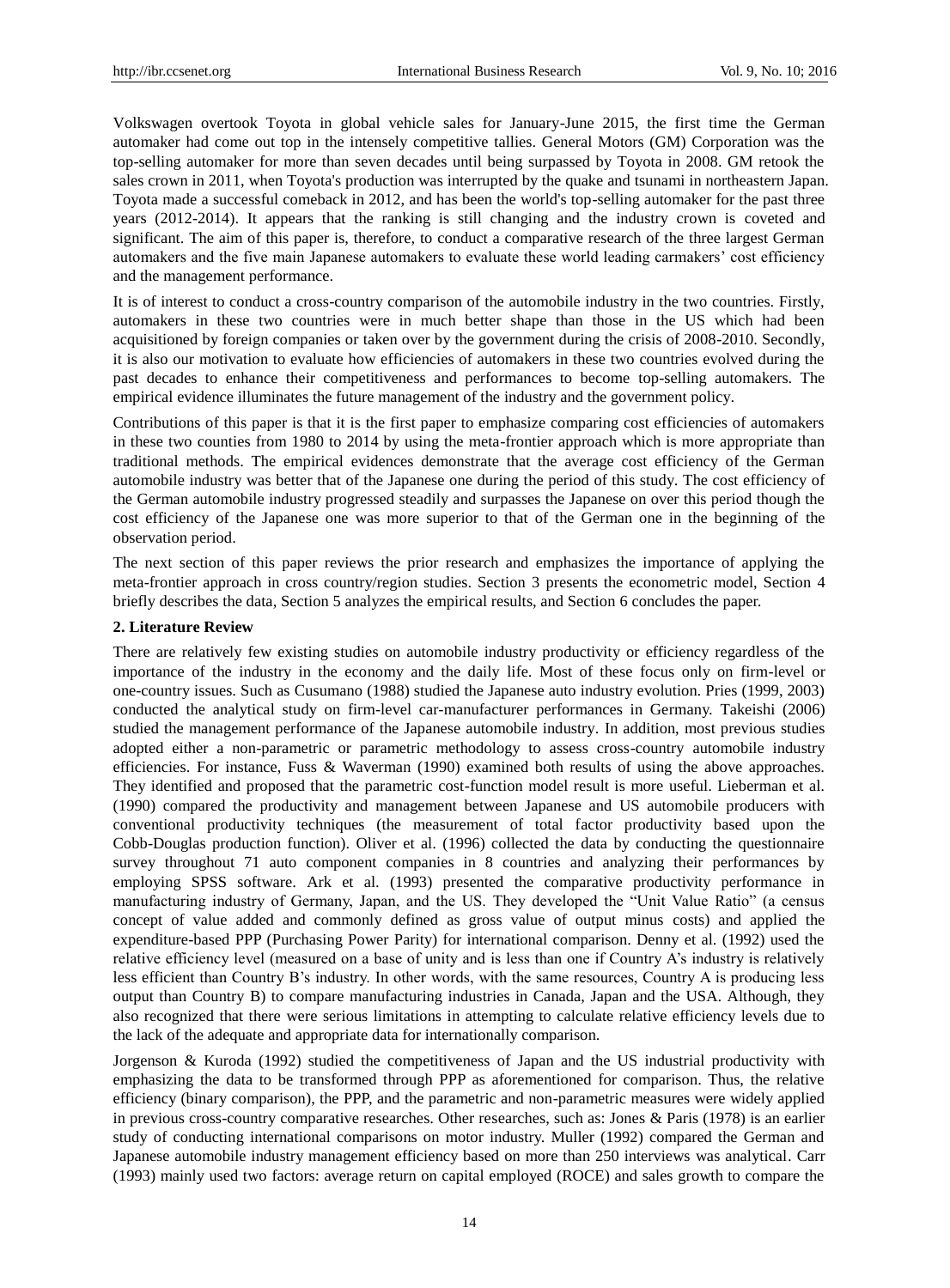performances among British, German, Japanese and the USA"s vehicle components industries. Though previous studies provided some guidance on understanding the efficiency of the automobile industry, they failed to assess the efficiency across countries, regions and industries. It is suggested that the environment faced by firms varies by regions and countries in many aspects such as regulations, the management, and production practices. Thus, earlier studies are lack of identifying gaps on performances resulted from various levels of production techniques used by automobile companies in different countries. The meta-frontier model was proposed by Battese & Coelli (1992) and Battese et al. (2004). This model can effectively evaluate technical efficiency for firms applying dissimilar production techniques.

It is very interesting to notice that the meta-frontier approach has not yet been applied in the automobile-industry related research though it has been employed in many fields in the past decade such as Bos & Schmiedel (2007), Chen & Song (2008), Matawie & Assaf (2008), Witte & Marques (2009), Mulwa et al. (2009), Moreira & Bravo-Ureta (2009), Assaf et al. (2010), Oh (2010), Kontolaimou & Tsekouras (2010), Lin (2011), Mariano et al. (2011), and Chen & Yang (2011). This highlights the significance of applying the meta-frontier approach to scrutinize the efficiency of global automakers from an unexplored perspective. The basic notion of the meta-frontier model is on the basis of the assumption that each firm is able to access to the indifferent production technique, however each may choose a different process, depending on specific circumstances, such as regulation, environments, production resources, and relative input prices.

In this paper, we construct the Cobb-Douglas cost function with the application of the meta-frontier approach proposed by Battese & Coelli (1992), and Battese et al. (2004). This approach is able to effectively measure technical efficiencies (CE) for automakers utilizing non-identical technologies and the technology gap ratios (TGRs). It further can identify how the cost frontiers of individual countries deviate from the meta-frontier cost function. The meaning of the technical efficiency is the capability of optimal use of available resources either by yielding maximum output for a given input combination or by employing minimum inputs to generate a given output (Lovell, 1993).

#### **3. The Meta-frontier Cost Model**

We postulate the model with the application of the regional stochastic frontier cost approach incorporated by Huang et al. (2010) and Liu & Chen (2012), with the framework of time-varying and inefficiency effects. Thus, for the *j*th country, the stochastic cost frontier model for the automaker *i* at time *t* can be presented below.

$$
TC_{it(j)} = f(Y_{it(j)}, W_{it(j)}; \beta_j) e^{v_{it(j)} + u_{it(j)}}, \quad i = 1, ..., N, \quad t = 1, ..., T, \quad j = 1, ..., R
$$
 (1)

where *TC* represents the realized total cost; *Y*, *W* and  $\beta$  represent the vector for outputs, input prices and unknown technology parameters, respectively.  $v_{it(j)}$  is a random variable which is presumed to be N(0,  $\sigma_{v(j)}^2$ ).

Furthermore, the term  $u_{it(j)}$  can be parameterized as follows according to Battese & Coelli (1992):

$$
u_{it(j)} = u_{ij} \exp[-\eta_j \ (t - T)] \tag{2}
$$

where  $u_{it}$  is non-negative random variable which is assumed to account for cost inefficiency in production and is assumed to be iid (independent and identically distributed) as truncation at zero of the  $N(\mu_j, \sigma_{u_j}^2)$ distribution;  $\eta_j$  is a parameter to be calculated. Also, a negative or positive value of  $\eta_j$  signifies that the cost inefficiency of the *j*th type of firms increases or decreases over the time.

Independent variables of this cost frontier function therefore include one output and two input variables. In theory, due to the homogeneity constraint of cost functions, some properties can be evaluated consequently if the parameters are calculated and obtained. This model with panel data therefore can be written as follows:

$$
\ln\left(\frac{TC_{it(j)}}{w_{\text{1it}(j)}}\right) = \beta_{0(j)} + \beta_{1(j)} \ln y_{\text{1it}(j)} + \beta_{2(j)} \ln\left(\frac{w_{\text{2it}(j)}}{w_{\text{1it}(j)}}\right) + u_{it(j)} + v_{\text{it}(j)}
$$
(3)

where the unknown technology parameters  $\beta$  of the Cobb-Douglas cost function can be calculated and obtained by adopting the maximum likelihood method (MLE). The estimation of cost efficiency  $(CE_{it(j)})$  or overall economic efficiency  $(EE_{it(j)})$  for the automaker *i* of the *j*th country in the year of *t* is measured by the ratio of frontier minimum cost to observed cost. That is to say that it can be estimated as  $CE_{it(j)} = \exp(-u_{it(j)})$ and its value is between 0 and 1.

The concept of the meta-frontier approach proposed by Battese et al*.* (2004) suggests that there is merely one data-generation process for automakers producing cars with a given technology for each country. The overall cross-country data is individually generated from the respective frontier models in the different countries. The meta-frontier is assumed to take the same functional form as the individual stochastic frontiers in the different countries. The meta-frontier can be defined as a deterministic parametric function enveloping the deterministic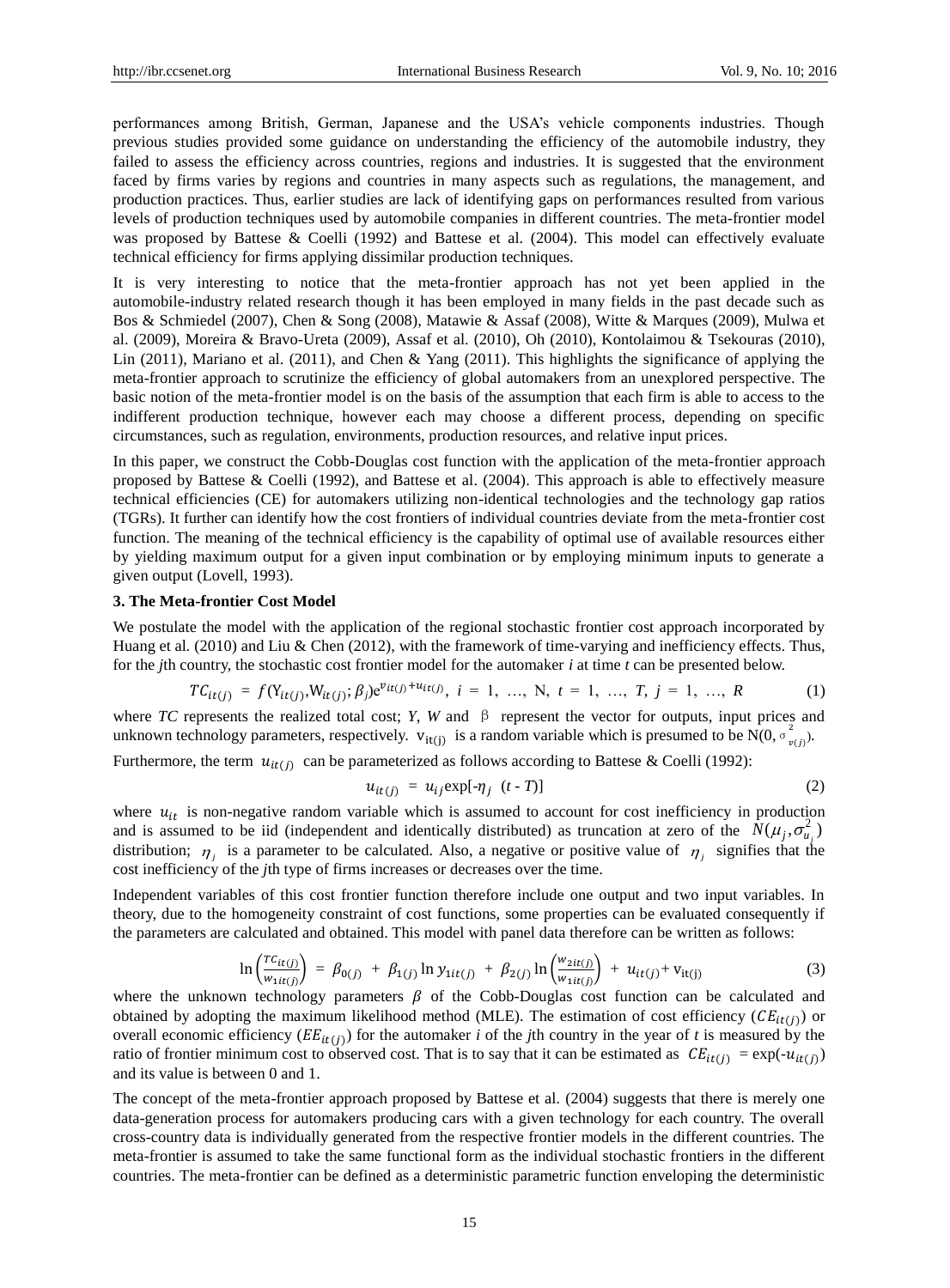parts of the individual cost frontiers such that its values must be less than or equal to the deterministic components of the stochastic cost frontiers of the different countries involved. Thus, the meta-frontier cost function model for the whole automakers concerned in the two countries can be displayed below:

$$
TC_{it}^* = f(Y_{it}, W_{it}; \beta^*), i = 1, ..., N, t = 1, ..., T
$$
\n(4)

TC<sub>it</sub> represents the optimal level of production cost by adopting the best available technology.  $\beta^*$  represents the corresponding parameter vector of the related meta-frontier cost function. This function should satisfy the circumscription as shown in Equation (5) below:

$$
f(Y_{it}, W_{it}; \beta^*) \le f(Y_{it(j)}, W_{it(j)}; \beta_j)
$$
\n
$$
(5)
$$

The meta-frontier cost function model which is presented in Equation (5) projects the minimum possible production cost for generating a given level of outputs. That is to say, it is the minimum cost correlated to the most efficient production technique. The inequality restraint of Equation (5) is required to hold for the two countries and time periods. The meta-frontier is therefore, an envelope curve beneath the individual cost frontiers of the different countries. Thus, the meta-frontier cost efficiency  $(CE^*_{it})$  for the automaker *i* in the year *t* can be estimated by the ratio of the meta-cost to the actual cost. This can be displayed in Equation (6) below.

$$
CE_{it}^{*} = \frac{f(Y_{it}, W_{it}; \beta^{*}) e^{vit(j)}}{TC_{it}} \tag{6}
$$

The lower the  $CE_{it}^{*}$  is, the actual output level automaker *i* is farther away from the meta-frontier cost and vice versa according to Equation (6). Furthermore, the term: the technology gap ratio (TGR) can be obtained from the right-hand side of the equation (6). In other words,  $TGR_{it}$  indicates the technology gap ratio for automaker *i* of year *t* as displayed in Equation (7) below.

$$
TGR_{it} = \frac{f(Y_{it}, W_{it}; \beta^*)}{f(Y_{it(j)}, W_{it(j)}; \beta_j)}
$$
(7)

 $TGR_{it}$  estimates the technology-gap size for the country *j* whose present technology chosen by its automakers lags behind the technology available for all countries, represented by the meta-frontier cost function. The assessment of TGR uses the ratio of the potentially minimum cost that is defined by the meta-frontier cost function to the cost of the frontier function for country *j*, given the observed output and input prices. Also, equation (5) implies the value of the TGR is between zero and one. Therefore, the lower the average value of the TGR is for a country, the less advanced the production technology it adopts and vice versa.

The meta-cost efficiency measure of equation (6) can be rewritten as follows:

$$
CE_{it}^{*} = CE_{it(j)} \times TGR_{it}
$$
\n(8)

It is suggested that  $CE_{it}^{*}$  is composed of two factors by Equation (8). One is the conventional technical efficiency measuring the deviation of an automaker's actual cost from the country specific cost frontier. The other is a new one measuring the deviation of the country specific cost frontier from the meta-frontier cost function. Both values of the CE and the TGR lies between zero and one so the value of  $CE_{it}^{*}$  is also in the same range. The meta-cost frontier efficiency value of an automaker signifies how well it performs relative to the predicted performance of the best practice automakers that apply the best technology available for all countries to produce a given output mix. Thus, automakers operating on the meta-cost frontier serve as a benchmark for all automakers concerned because they adopt the best available technology during the production process.

To obtain the technology parameters estimates of  $\hat{\beta}_j$ ,  $j = 1, 2, ..., R$ , we apply the stochastic frontier model which allows for temporal variant technical efficiency proposed by Battese et al*.* (2004). In addition, the estimates of  $\hat{\beta}^*$  in the meta-frontier cost function can be obtained by employing two different mathematical programming techniques. These two techniques include one that is dependent on the sum of absolute deviations of the meta-frontier values from those of the country frontiers (minimum sum of absolute deviations), and the other depends on the sum of squares of the same distances (minimum sum of squared deviations).

The "minimum sum of absolute deviations" is also known as linear programming (LP). Vector  $\hat{\beta}^*$  can be estimated by filling the  $\hat{\beta}_j$  into the equations shown below:

Min. 
$$
L \equiv \sum_{t=1}^{T} \sum_{i=1}^{N} \left| \ln f(Y_{it(j)}, W_{it(j)}; \hat{\beta}_j) - \ln f(Y_{it}, W_{it}; \beta^*) \right|
$$
 (9)

$$
s.t. \ln f(Y_{it}, W_{it}; \beta^*) \le \ln f(Y_{it(j)}, W_{it(j)}; \hat{\beta}_j) \tag{10}
$$

Clearly, the estimated meta-frontier vector minimizes the sum of the absolute logarithms according to Equation (9) and (10). The weights of the deviations for all automakers concerned are the same. Furthermore, equation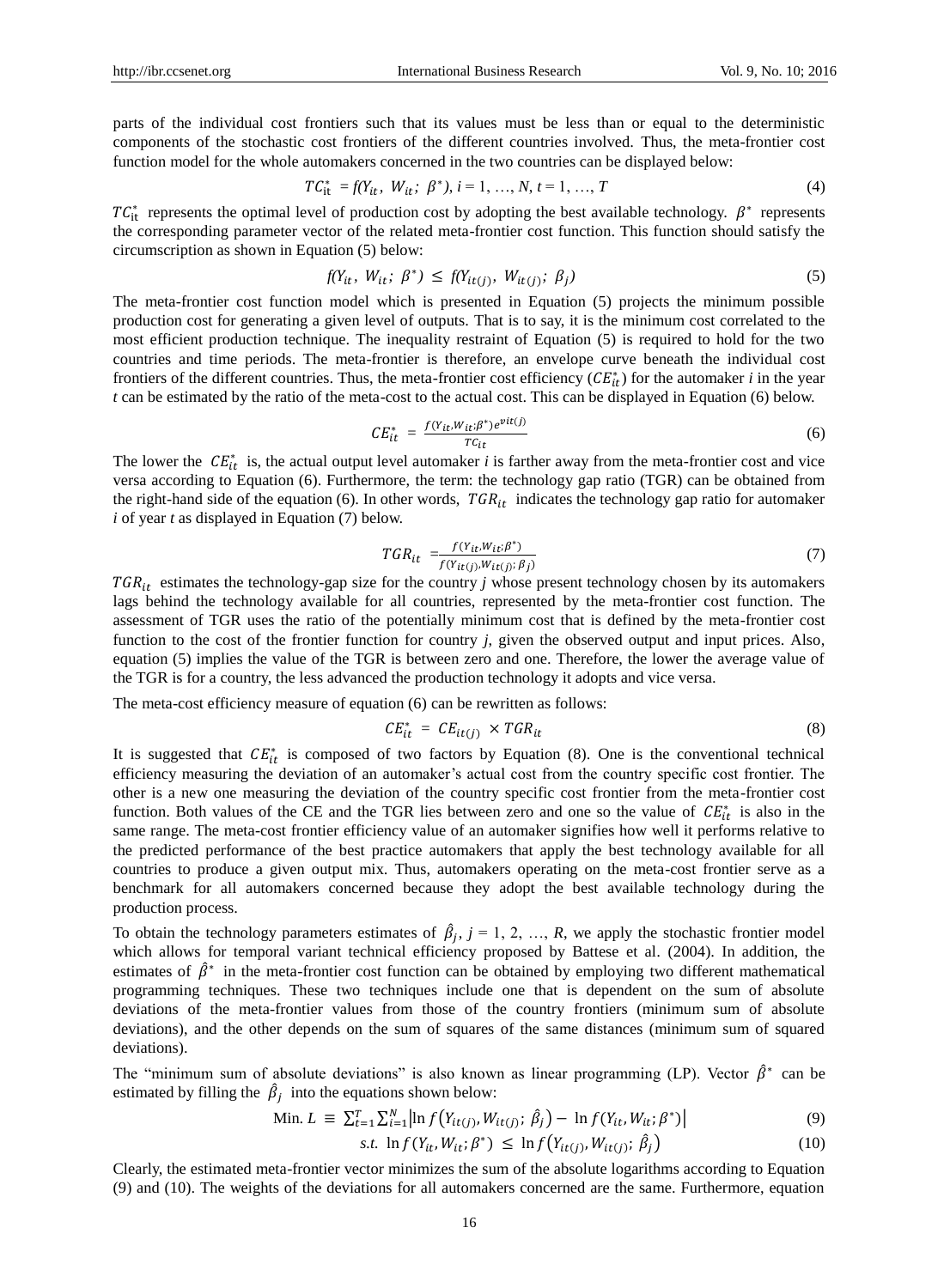(9) indicates that all the deviations are positive and all the absolute deviations are exactly equal to the differences.

The "minimum sum of squared deviations" is to measure  $\hat{\beta}^*$  by solving a quadratic programming (QP) issue. It can be presented in Equation (11) and (12) below.

Min. 
$$
L \equiv \sum_{t=1}^{T} \sum_{i=1}^{N} [\ln f(Y_{it(j)}, W_{it(j)}; \hat{\beta}_j) - \ln f(Y_{it}, W_{it}; \beta^*)]^2
$$
 (11)

$$
s.t. \ln f(Y_{it}, W_{it}; \beta^*) \le \ln f(Y_{it(j)}, W_{it(j)}; \hat{\beta}_j)
$$
\n(12)

It is suggested that the lesser (or larger) the TGR is for an automaker, the lower (or higher) the weight it owns according to equation (11) and (12). It also indicates that the weights for each country are different.

The estimation of parameter  $\hat{\beta}^*$  of the meta-frontier function can be obtained by employing the above two approaches. On the other hand, we use the bootstrapping method in calculating the standard errors of the meta-frontier function due to the fact that underlying data generation process is unknown. The bootstrapping method is to provide a better finite sample approximation according to Huang et al. (2010) because the analytic estimates of the standard errors of the estimators are difficult to obtain.

#### **4. Data Description**

Inputs and outputs variables of this paper are chosen with the application of the cost function approach. The total cost is the dependent variable. Independent variables include the input variable: price of labor, price of capital. These are quite standard and well-established in efficiency estimation (Bauer et al., 1998; Altunbas et al., 2000; Altunbas et al., 2001; Beccalli, 2004; Weill, 2004; Bos & Schmiedel, 2007). The price of labor is calculated as the ratio of salaries and benefits expenses to the number of employees.

Fuss & Waverman (1990) emphasized that the motor vehicle industry is characterized by quasi-fixed factors such as capital plant and equipment in the form of product-specific manufacturing facilities. These quasi-fixity manifests significantly affect measured cost and efficiency differences, we, therefore, calculate the price of capital as the ratio of the sum of depreciation, depletion, and amortization to the net value of property, plant, and equipment.

On the other hand, the output variable: sales revenue is also employed as an explanatory variable. Carr (1993) used sales revenue to evaluate performances of vehicle component companies. Sales revenue, in other words, as the value of gross output is also adopted by Ark et al. (1993) and Ito (2004) to measure the productivity as well.

All the data are downloaded from the *Datastream* (electronic data bank) and some others are supplemented form the annual reports of each company. In order to be consistent on the data during the period of this study, we chose the three largest German automakers and five main Japanese automakers (company names and their observation period are listed in Table 1).

| Country | Firm       | Period    |
|---------|------------|-----------|
|         | Volkswagen | 1980-2014 |
| Germany | <b>BMW</b> | 1980-2014 |
|         | Benz       | 1980-2014 |
|         | Toyota     | 1980-2014 |
|         | Honda      | 1980-2014 |
| Japan   | Mitsubishi | 1989-2014 |
|         | Mazda      | 1980-2014 |
|         | Suzuki     | 1991-2014 |

Table 1. Sample Companies for the Empirical Estimation

Table 2. Sample Statistics

| Variable                  | All sample       | Group1-Germany      | Group2-Japan    |
|---------------------------|------------------|---------------------|-----------------|
| <b>Total Cost</b>         | 3,124,043,673    | 64,293,024          | 5,196,777,983   |
|                           | (4,658,493,912)  | (45, 150, 621)      | (5,078,321,905) |
| <b>Sales Revenues</b>     | 7,941,604,438    | 11,569,996,220      | 5,483,661,618   |
|                           | (18,660,486,242) | (28, 293, 580, 995) | (5,473,550,503) |
| Price of Labor            | 39,048.9467      | 266.7410            | 65,320.7635     |
|                           | (35, 488.2580)   | (130.0694)          | (19,947.7500)   |
| Price of Physical Capital | 0.1914           | 0.2516              | 0.1506          |
|                           | (0.0873)         | (0.0766)            | (0.0686)        |
| Number of observations    | 260              | 105                 | 155             |

*Note*. Figures of the brackets represent the standard deviation.

Table 2 displays the descriptive statistics of the selected automakers in the Germany and Japan. Substantial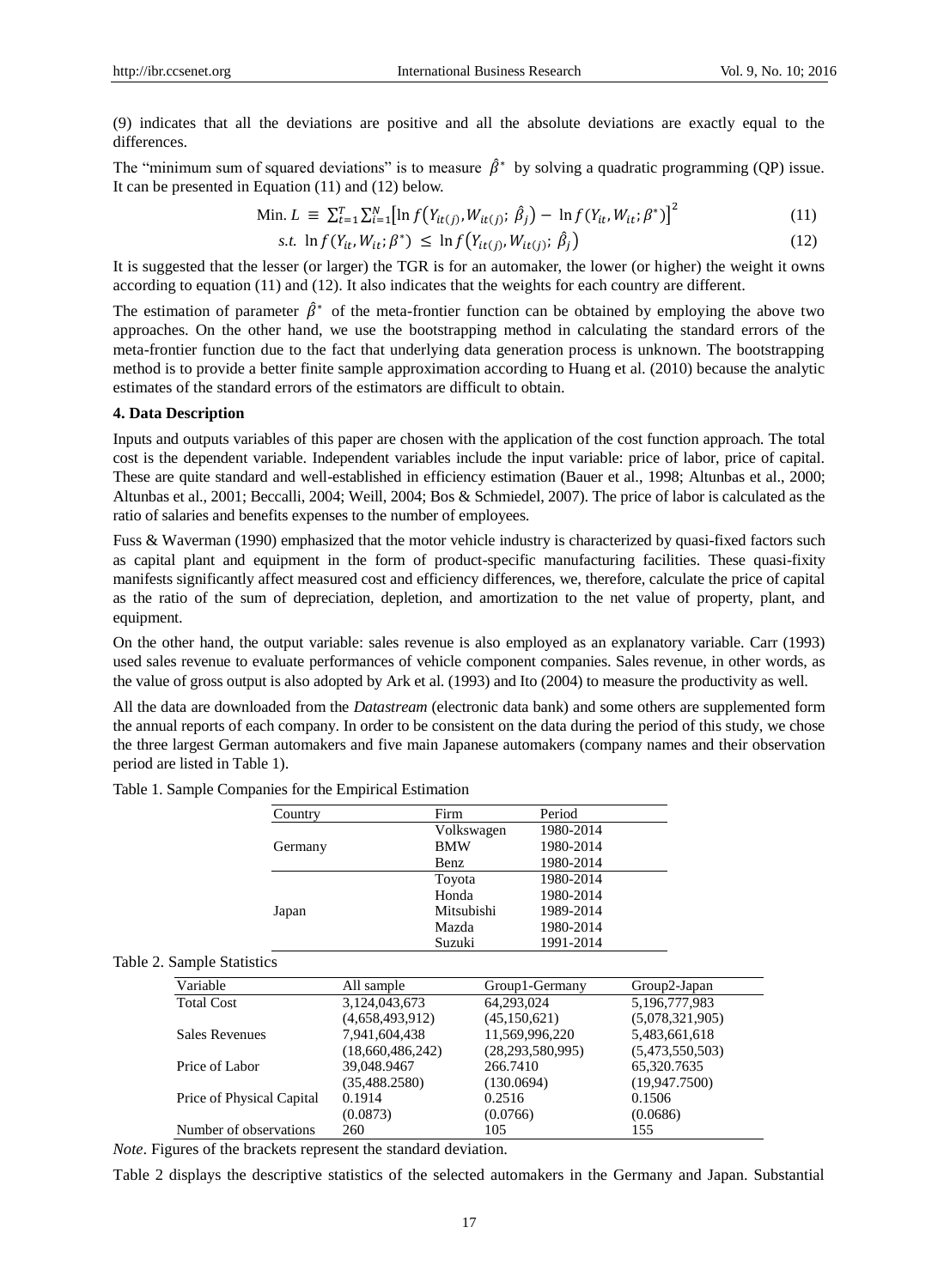differences can be identified from the means and standard deviation of variables from this Table. Automakers in the two countries could have adopted distinctly different technologies and production procedures so they generated non-identical products. That is to say, efficiencies and performances of automakers of these two countries were based upon various norms and by various measures and they should not be contrasted directly. This evidently supports the application of the meta-frontier model.

### **5. Empirical Results**

This paper attempts to focus on comparing the overall cost efficiency in Japanese and German automobile industries by employing data of five main Japanese automakers and the three largest German automakers. The cost efficiency (CE\*, CE, and TGR) of the individual firm is also produced and listed in the Appendix. The parameter estimates of the stochastic cost frontier for automakers in Germany and Japan are displayed in Table 3. The *LR* test method is adopted to examine the technological heterogeneity among various groups. We obtain that the value of *LR* test statistics is 179.8, which is significant at the 1% level by using the dataset of Germany, Japan and all sample. (Note 1) This indicates that the null hypothesis is rejected. In addition, this outcome corresponds with the assumption of our paper that automakers in Germany and Japan adopt different production technologies and own distinct frontiers. That is to say, if we do not take the above existing heterogeneity issue into account explicitly and only use regression analysis by combining the whole data, the result of the estimation cannot identify the technical relationship and the production properties of inputs and output precisely.

| Variable                                          | Group1-Germany |     | Group2-Japan |     | All sample |     |
|---------------------------------------------------|----------------|-----|--------------|-----|------------|-----|
| Intercept                                         | 8.6677         | *** | $-2.4167$    | *** | 9.4536     | *** |
|                                                   | (0.3124)       |     | (0.9333)     |     | (0.4069)   |     |
| lny                                               | 0.0325         | *** | 0.7037       | *** | 0.0733     | *** |
|                                                   | (0.0101)       |     | (0.0468)     |     | (0.0106)   |     |
| ln(w2/w1)                                         | $-0.2915$      | *** | 0.1997       | *** | 0.1758     | *** |
|                                                   | (0.0387)       |     | (0.0197)     |     | (0.0127)   |     |
| $\sigma^2$ $(=\sigma_u^2 + \sigma_v^2)$           | 0.7165         |     | 0.1022       | *** | 1.6024     | *** |
|                                                   | (1.1569)       |     | (0.0120)     |     | (0.1748)   |     |
| $\gamma = \sigma_u^2 / (\sigma_u^2 + \sigma_v^2)$ | 0.9505         | *** | 0.7410       | *** | 0.9643     | *** |
|                                                   | (0.0804)       |     | (0.0701)     |     | (0.0068)   |     |
| $\mu$                                             | 0.5344         |     | 0.5503       | *** | 2.4861     | *** |
|                                                   | (1.2077)       |     | (0.1643)     |     | (0.5069)   |     |
| $\eta$                                            | 0.0006         |     | $-0.0224$    | *** | $-0.0137$  | *** |
|                                                   | (0.0026)       |     | (0.0063)     |     | (0.0021)   |     |
| Log likelihood function                           | 17.7857        |     | 49.9724      |     | $-22.1475$ |     |
| LR test of the one-sided error                    | 219.9897       |     | 46.1234      |     | 468.7046   |     |
| Number of observations                            | 105            |     | 155          |     | 260        |     |

Table 3. Parameter Estimates of the Cobb-Douglas Cost Frontiers

*Notes*.

1. Numbers in the brackets are the standard deviation.

2. \*\*\*significant at the 1% level.

Furthermore, a linear program (LP) is an optimization problem in standard form, in which all the functions involved are affine. The feasible set is thus a polyhedron, that is, an intersection of half-spaces. Polyhedral functions are functions with a polyhedral epigraph, and include maxima or sums of maxima of linear or affine functions. Such functions can be minimized via LP. Quadratic programs (QPs) offer an extension of linear programs, in which all the constraint functions involved are affine, and the objective is the sum of a linear function and a positive semi-definite quadratic form. QPs generalize both LPs and ordinary least-squares: the objective function is the same as in ordinary least-squares, and the problem includes polyhedral constraints, just as in LP. We, therefore, adopt the QPs and the QPs results are displayed and analyzed as follow.

Basic summary statistics of QP coefficient estimates and the bootstrapped standard deviation are shown in Table 4. In addition, the estimates of the cost efficiency and the technology gap with the application of QP parameter estimates are displayed in Figures 1 to 3.

The measure of the TGR and the relative cost efficiency to the stochastic frontier for individual countries: CE, and the meta-frontier efficiency score: CE\* are reported in Table 5. The meta-frontier approach divides the CE\* into CE and TGR. This provides in-depth insights on automakers" cost efficiencies. The observed cost efficiency and the technology adopted render more information for automakers" management and government authorities to examine the efficiency of the automobile industry operation, and contribute to improve their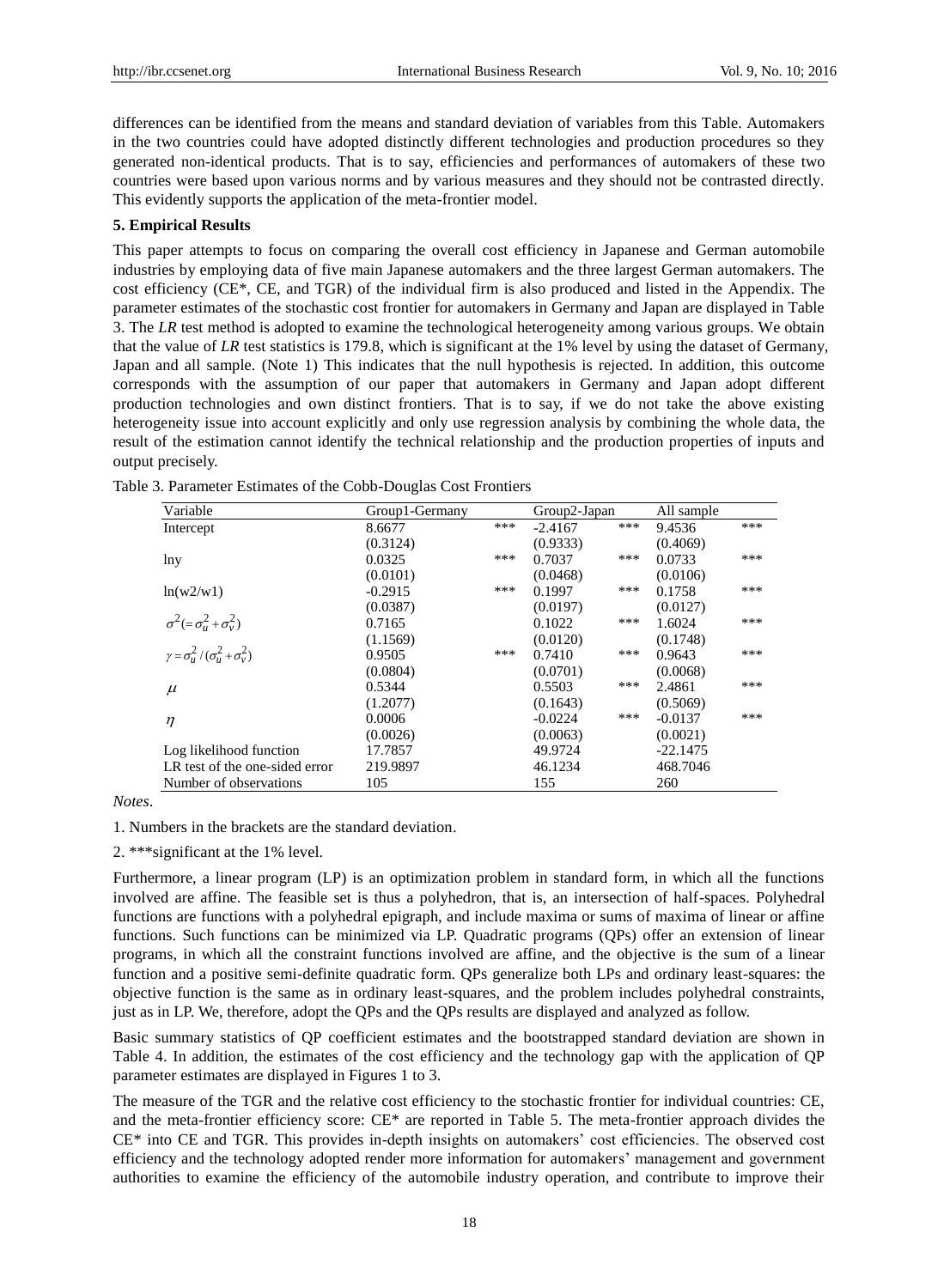productivity. Additionally, this can be applied to evaluate the reallocation of their resources to where they are most needed. In other words, the distinct evidences can be a valuable guide to cost reduction and enhance the productivity by employing superior technology so as to improve the competitiveness of the automaker itself and the automobile industry.

Table 4. Estimates of the Meta-frontier Cost Function

| Coefficients | Quadratic programming (QP) |                        |  |  |
|--------------|----------------------------|------------------------|--|--|
|              | Estimates                  | <b>Standard Errors</b> |  |  |
| Űη           | 9.6572                     | 0.2833                 |  |  |
| Ø1           | 0.2167                     | 0.0314                 |  |  |
|              | 0.2305                     | 0.0374                 |  |  |

*Note*. The estimated standard error of the meta-frontier parameter is obtained by bootstrapping methods. Table 5. Estimates of Cost Efficiencies and Meta-technology Ratios

| Country       |                   |        | QP     |        |          |  |  |  |
|---------------|-------------------|--------|--------|--------|----------|--|--|--|
|               | <b>Statistics</b> | Mean   | Min.   | Max.   | St. Dev. |  |  |  |
| Germany       |                   |        |        |        |          |  |  |  |
|               | $CE_{(i)}$        | 0.4916 | 0.2272 | 0.9371 | 0.3177   |  |  |  |
|               | <b>TGR</b>        | 0.4965 | 0.1011 | 1.0000 | 0.2323   |  |  |  |
|               | $CE^*$            | 0.2805 | 0.0308 | 0.9032 | 0.2614   |  |  |  |
| Japan         |                   |        |        |        |          |  |  |  |
|               | $CE_{(i)}$        | 0.6291 | 0.3665 | 0.8238 | 0.1233   |  |  |  |
|               | <b>TGR</b>        | 0.4285 | 0.1970 | 1.0000 | 0.1894   |  |  |  |
|               | $CE^*$            | 0.2513 | 0.1388 | 0.4505 | 0.0680   |  |  |  |
| All countries |                   |        |        |        |          |  |  |  |
|               | $CE_{(i)}$        | 0.5735 | 0.2272 | 0.9371 | 0.2327   |  |  |  |
|               | <b>TGR</b>        | 0.4560 | 0.1011 | 1.0000 | 0.2100   |  |  |  |
|               | $CE^*$            | 0.2631 | 0.0308 | 0.9032 | 0.1743   |  |  |  |

For all automakers concerned in the Germany and Japan, the mean value of CE is 0.5735. The CE value for Japan is 0.6291 and the value for Germany is 0.4916. These values signify that the potential cost saving for the German automakers are about 50.84% on average of their actual costs. This could be attributed to the less efficient management on the cost reduction. On the other hand, the Japanese automakers on average lie near the cost frontier. The cost efficiency of the Japanese automobile industry is better than that of the German automobile industry. It indicates that there is still room for automakers in Germany to lower their costs greatly.

In terms of the TGR, the German automobile industry led the Japanese automobile industry and the gap increased over the observation period. Interestingly, the result is on the contrary to that of the CE, the German one is more superior with a higher TGR value. In other words, the Japanese automobile industry with the value of the TGR: 0.4285 is lower than the German one with the value of TGR: 0.4965. This indicates that the German one adopted more superior production techniques than the Japanese one did. Also, it implies that the Japanese one with the TGR value: 0.4285, could shave its frontier costs by up to 57% or so in the event that the potential technology available to both countries was applied. This distinctive evidence offers us a clearer picture in regards to levels of technology difference between the two countries. There indeed exists a technology gap between the German and Japanese automobile industry. The result indicates that automakers in Japan should make efforts to apply the potential technology available to both countries in order to shift its frontier cost function down to be more competitive.

Therefore, the above results of CE and TGR values of the two countries under study can be combined and obtain the mean cost efficiency relative to the meta-frontier, the value of the CE\* for the German automobile industry: 0.2805 which is better than that of the Japanese automobile industry: 0.2513. This shows that overall the German automobile industry is more efficient than the Japanese one. Therefore, the Japanese automobile industry can make further efforts in improving its cost efficiency.

In a closer investigation on changes of their efficiency during the period of this study (see Figure 1),  $CE^*$ values of the Japanese automobile industry move in a narrower range: between 0.15 and 0.30 while CE\* values of the German automobile industry move in a relatively wider range and trend higher and higher over the years of the observation period: between 0.15 and 0.45. It is interesting to notice that values of CE\* for the Japanese automobile industry were higher than that of the German one in most years of the 1980s however it improved little from then on. On the other hand, the Germany one significantly improved over the period of this study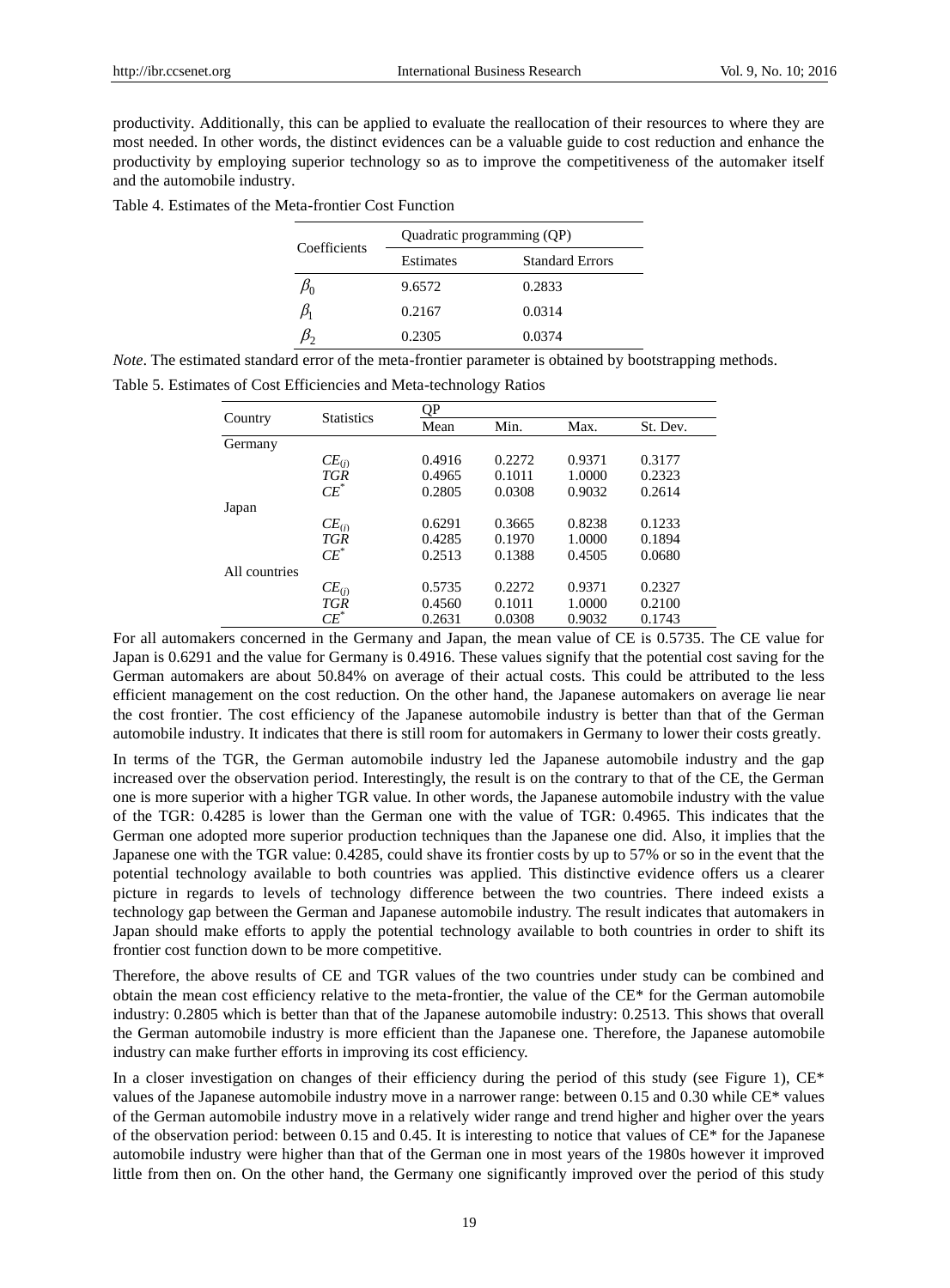and surpassed the Japanese one since the late 1980s. Meanwhile, in regards to the impacts of the global automobile crisis on cost efficiencies in the two countries, CE\* values in both countries performed very differently. The Japanese one deteriorated soon after the crisis though it recovered slowly between 2012 and 2014. The German one, on the contrary, greatly enhanced its efficiency during and after the crisis. The difference became ever large between these two during the period of this study (see also Figure 1).



Figure 1. Mean Values of CE\* for Automakers in the Two countries over 25 years

In Figure 2, the cost efficiency of the Japanese automobile industry (mostly above 0.53) led that of the German one (mostly below 0.50) with a difference throughout this period. However, the Japanese one is progressing downward significantly from 0.68 in the 1980s and the beginning of the 1990s while the German one shows little change during this period. It also shows that the CE values of Japanese automobile industry peaked in the beginning of the 1990s and then started a declining trend from the mid-1990s to 2014. On the other hand, the CE values of the German one remain unchanged before and after the global automobile crisis.



Figure 2. Mean Value of CE for Automakers in the Two Countries over 25 years

According to Figure 3, movements of TGRs in both countries are similar to those of CE\*. The average values of TGRs in the German automobile industry were higher than those in the Japanese automobile industry aforementioned. TGR values of the Japanese one lagged behind those of the German one since the 1990s though it led the German one in the 1980s. TGR values of the Japanese one never caught up with those of the German one since the1990s. In addition, values of TGRs in the Japanese one dropped after the global automobile industry crisis but started picking up again after the year 2012. It appears that the German automobile industry quickly introduced more advanced production technique during the crisis to recover and maintain its competitiveness. Furthermore, values of TGRs changed drastically in the German one soon after the crisis. The gap between these two became the largest after the crisis.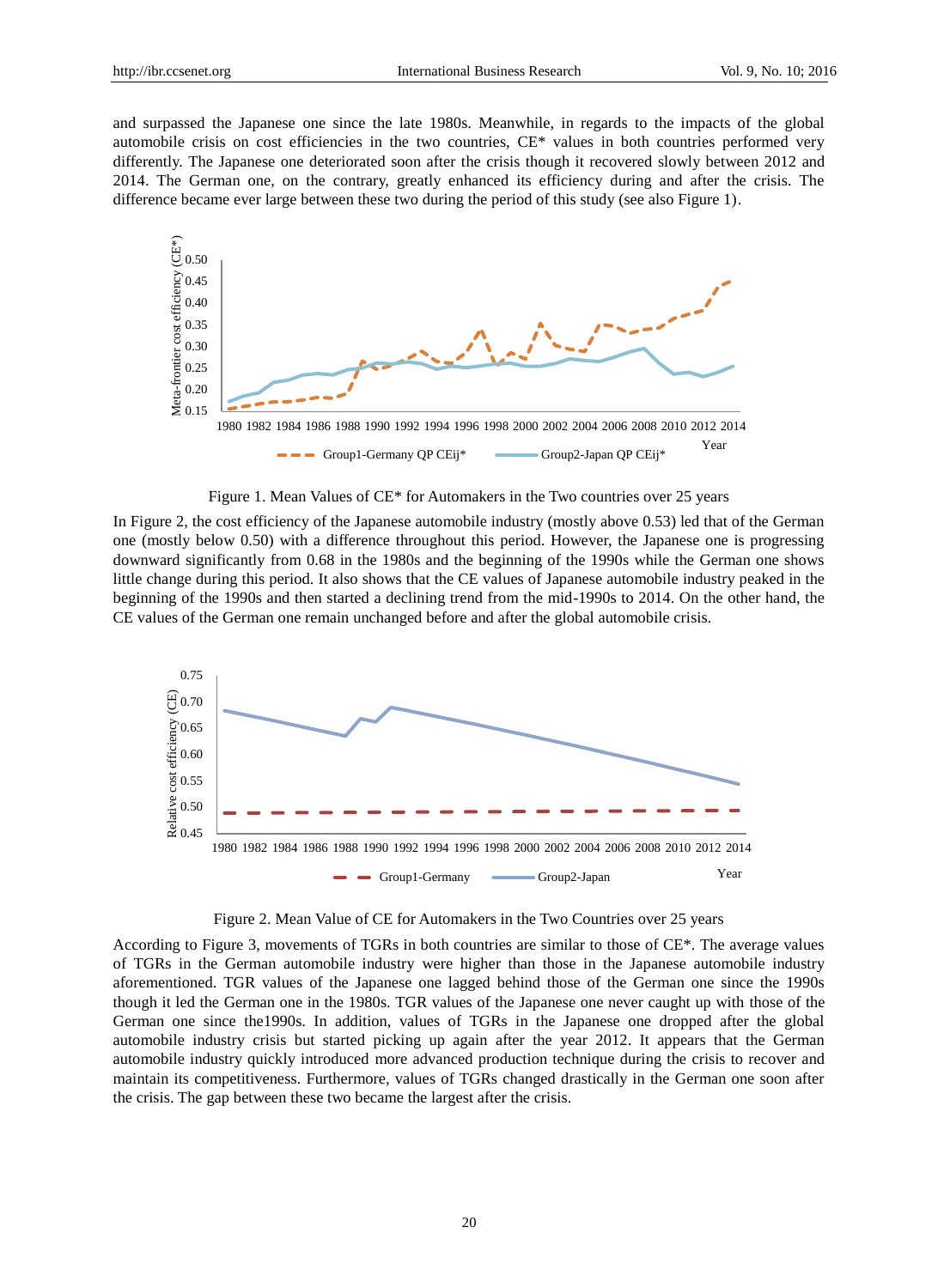

Figure 3. Mean Values of TGR for Automakers in the Two Countries over 25 years

To sum up, empirical results show the cost efficiency of the German automobile industry led that of Japanese automobile industry and the margin enlarged. It is worthwhile to note that values of CE\* and TGRs of the Japanese one was better in the early years (1980s) of the observation period. However, the German one caught up with and surpassed the Japanese one since the 1990s with the increasing gaps. With the collapse of the USA"s largest three automakers, the increasing efficiency of the German automobile industry has made it become more competitive while the Japanese one improved less during the period of this study. This also signifies that the Japanese automobile industry might have to make greater efforts in enhancing its cost efficiency higher in order to compete with the German one. In the perspective of the Japanese automobile industry, it has to keep adopting superior production techniques to compete with the German one in the long term. Its cost efficiency is lower than that of the German one and it needs to address the enlarging gap of the cost efficiency with the German one in order to maintain its competitive advantage.

Finally, the above empirical results may well have been reflected in the world automobile markets. Both automakers in Japan and German enjoy a sound reputation in quality while, generally speaking, the German automobile industry has a higher-technological image which can be attributed to the fact that it employs more advanced production techniques and has better cost efficiency in comparison with the Japanese one.

#### **6. Conclusions**

Previous studies on the efficiency of the automobile industry have contributed to a better understanding of its productivity and efficiency on firm or country level. However, they have not fully explored the critical question: how a firm can outperform foreign competitors.

This paper employs the meta-frontier approach to assess efficiencies of the automobile industry in the Germany and Japan from 1980 to 2014 in terms of the cost-efficiency and technology gap ratios. The meta-frontier approach can be used to differentiate the technology gap ratio (TGR) from the relative cost efficiency (CE) score and offers more information on automakers" cost efficiencies. Thus, this approach gains deeper insights by subdividing the measure of meta-frontier cost efficiency (CE\*) into two factors: CE and TGR. The empirical evidences signify the automakers" management and governments" policies in the future.

The empirical result identifies that overall the average CE\* of the German automobile industry led the Japanese one and the gap continuously increased during the period of this study. Although the technical efficiency or the relative cost efficiency (CE) of the Japanese automobile industry is higher than that of the German one in the 1980s, the difference is shrinking over the years.

The empirical investigation also indicates that values of TGRs in the Japanese automobile industry improved less over the period of this study and it deteriorated after the global automobile industry crisis though it recovered to some extent from 2012 to 2014. On the other hand, the German automobile industry sped up in employing more superior production techniques during and after the crisis to enhance its competitiveness. Therefore, values of TGRs jumped up sharply in the German automobile industry and formed the largest gap with those of the Japanese in the end of the period of this study.

It is intriguing to notice that the above findings may well have been reflected in the world automobile markets. Though German and Japanese automakers both enjoy a sound reputation in quality, the German automobile industry has a higher-technological image. This can be attributed to the fact that the German one employs more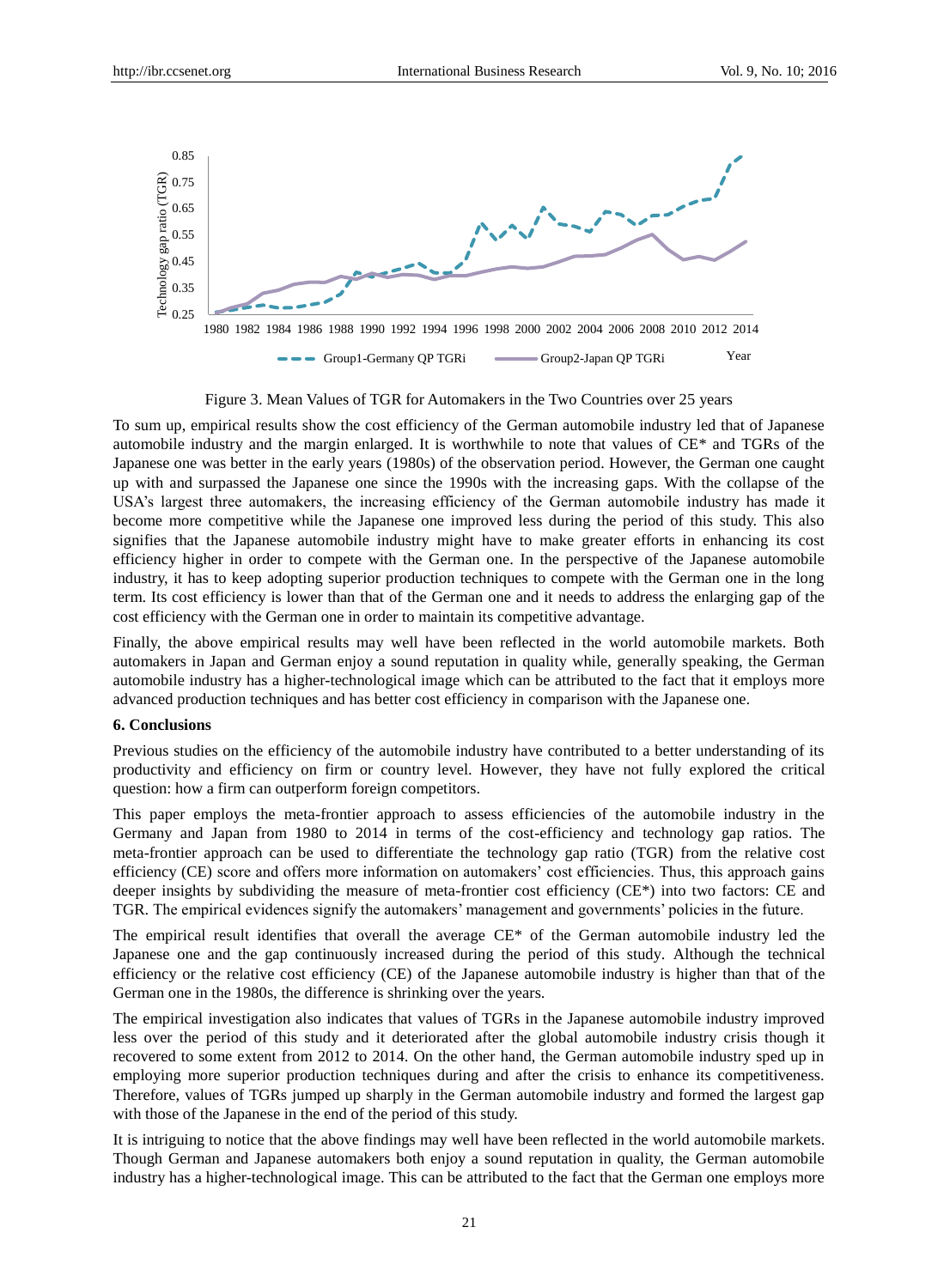superior production techniques and has better cost efficiency in comparison with the Japanese one.

Finally, we can draw the conclusion that the Japanese automobile industry may have to improve its cost efficiency higher and adopt more advanced technology in order to compete with the German one from the future perspective of the automobile industry in these two nations, From the viewpoint of the German automobile industry, it does have a significant overall cost-efficiency (CE\*) advantage over the Japanese one however it also needs to address the relatively lower cost efficiency (CE) issue to sustain its competitive advantage.

#### **Acknowledgments**

The authors are most grateful for the editor and the two anonymous referees' valuable comments and constructive suggestions. Remaining errors are the responsibility of the authors.

#### **References**

- Altunbas, Y., Evans, L., & Molyneux, P. (2001). Bank Ownership and Efficiency. *Journal of Money, Credit & Banking, 33*(4), 926-954. http://dx.doi.org/10.2307/2673929
- Altunbas, Y., Liu, M. H., Molyneux, P., & Seth, R. (2000). Efficiency and risk in Japanese banking. *Journal of Banking & Finance, 24*(10), 1-28. http://dx.doi.org/10.1016/S0378-4266(99)00095-3
- Ark, B. V., Pilat, D., Jorgenson, D., & Lichtenberg, F. R. (1993). Productivity Levels in Germany, Japan, and the United States: Differences and Causes. *Brookings Papers on Economic Activity: Microeconomics, 1993*(2), 1-69. http://dx.doi.org/10.2307/2534737
- Assaf, A., Barros, C. P., & Josiassen, A. (2010). Hotel efficiency: A bootstrapped meta-frontier approach. *International Journal of Hospitality Management, 29*(3), 468-475. http://dx.doi.org/10.1016/j.ijhm.2009.10.020
- Battese, G. E., & Coelli, T. J. (1992). Frontier production functions, technical efficiency and panel data: With application to paddy farmers in India. *Journal of Productivity Analysis, 3*, 153-169. http://dx.doi.org/10.1007/978-94-017-1923-0\_10
- Battese, G. E., Rao, D. S. P., & O"Donnell, C. J. (2004). A meta-frontier production function for estimation of technical efficiencies and technology gaps for firms operating under different technologies. *Journal of Productivity Analysis, 21*(1), 91-103. http://dx.doi.org/10.1023/B:PROD.0000012454.06094.29
- Bauer, P. W., Berger, A. N., Ferrier, G. D., & Humphrey, D. B. (1998). Consistency conditions for regulatory analysis of financial institutions: A comparison of frontier efficiency methods. *Journal of Economics & Business, 50*(2), 85-114. http://dx.doi.org/10.1016/S0148-6195(97)00072-6
- Beccalli, E. (2004). Cross-country comparisons of efficiency; evidence from the UK and Italian investment firms. *Journal of Banking & Finance, 28*(6), 1363-1383. http://dx.doi.org/10.1016/S0378-4266(03)00123-7
- Bos, J. W. B., & Schmiedel, H. (2007). Is there a single frontier in a single European banking market? *Journal of Banking & Finance, 31*(7), 2081-2102. http://dx.doi.org/10.1016/j.jbankfin.2006.12.004
- Carr, C. (1993). Global, National and Resource-based Strategies: An examination of strategic choice and performance in the vehicle components industry. *Strategic Management Journal, 14*(7), 551-568. http://dx.doi.org/10.1002/smj.4250140705
- Chen, K. H., & Yang, H. Y. (2011). A cross-country comparison of productivity growth using the generalized meta-frontier Malmquist productivity index: With application to banking industries in Taiwan and China. *Journal of Productivity Analysis, 35*(3), 197-212. http://dx.doi.org/10.1007/s11123-010-0198-7
- Chen, Z., & Song, S. (2008). Efficiency and Technology Gap in China"s Agriculture: A regional meta-frontier analysis. *China Economic Review, 19*(2), 287-296. http://dx.doi.org/10.1016/j.chieco.2007.03.001
- Cusumano, M. A. (1988). Manufacturing innovation: Lessons from the Japanese auto industry. *MIT Sloan School of Management, 30*(1), 29-39.
- Denny, E., Bernstein, J., Fuss, M., Nakamura, S., & Waverman, L. (1992). Productivity in manufacturing industries, Canada, Japan, and the United States, 1953-1986: Was the "productivity slowdown" reversed? *Canadian Journal of Economics, 25*(3), 584-603. http://dx.doi.org/10.2307/135733
- Fuss, M., & Waverman, L. (1990). The extent and sources of cost and efficiency differences between U.S. and Japanese motor vehicle producers. *Journal of the Japanese & International Economies, 4*(3), 219-256.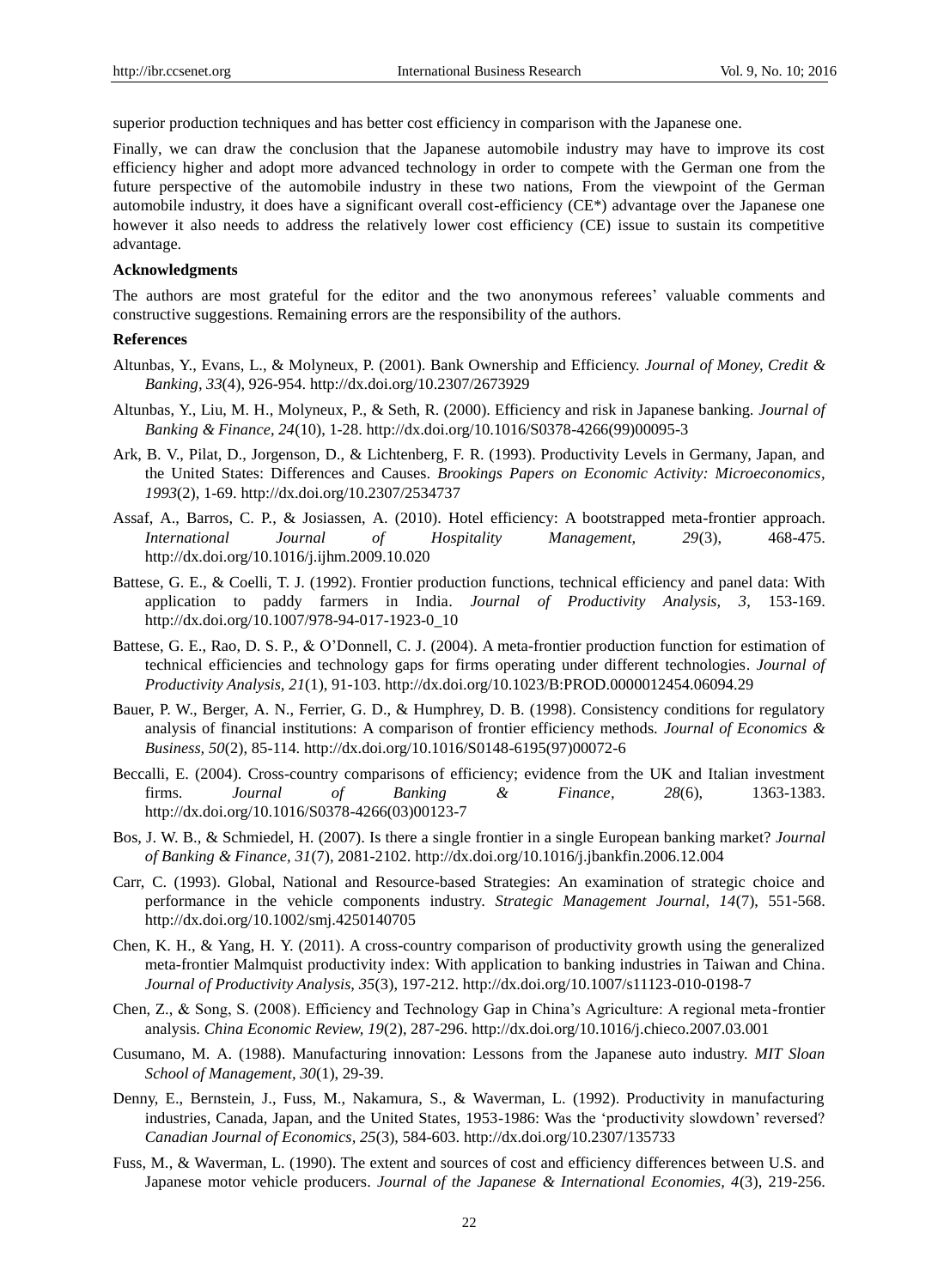http://dx.doi.org/10.1016/0889-1583(90)90024-Z

- Huang, T. H., Chiang, L. C., Chen, K. C., & Chiu, P. H. (2010). An application of the meta-frontier cost function to the study of bank efficiencies and technology gaps in 16 European countries. *Management Review, 29*, 25-43.
- Ito, K. (2004). Foreign ownership and productivity in the Thai automobile industry in 1996 and 1998: A conditional quantile analysis. *Journal of Asian Economics, 15*(2), 321-353. http://dx.doi.org/10.1016/j.asieco.2004.02.005
- Jones, D. T., & Paris, S. J. (1978). Plant-size and productivity in the motor industry: Some international comparison. *Oxford Bulletin of Economics & Statistics, 40*(2), 131-151. http://dx.doi.org/10.1111/j.1468-0084.1978.mp40002003.x
- Jorgenson, D. W., & Kuroda, M. (1992). Productivity and international competitiveness in Japan and the United States, 1960-1985. *The Economic Studies Quarterly, 43*(4), 313-325.
- Kontolaimou, A., & Tsekouras, K. (2010). Are cooperatives the weakest link in European banking? A non-parametric meta-frontier approach. *Journal of Banking & Finance, 34*(8), 1946-1957. http://dx.doi.org/10.1016/j.jbankfin.2010.01.003
- Lieberman, M. B., Lau, L. J., & Williams, M. D. (1990). Firm-Level productivity and management influence: A comparison of U.S. and Japanese automobile producers. *Management Science, 36*(10), 1193-1215. http://dx.doi.org/10.1287/mnsc.36.10.1193
- Lin, Y. H. (2011). Estimating cost efficiency and the technology gap ratios: Using the meta-frontier approach for Taiwanese International tourist hotels. *Cornell Hospitality Quarterly, 52*(3), 341-353. http://dx.doi.org/10.1177/1938965511403304
- Liu, Y. C., & Chen, Y. H. (2012). A meta-frontier approach for comparing bank efficiency differences between Indonesia, Malaysia and Thailand. *Journal of Applied Finance and Banking*, *2*(6), 131-150.
- Lovell, C. A. K. (1993). Production Frontiers and Productive Efficiency, in Fried, H. O., C. A. K. Lovell and S. S. Schmidt (eds.), *The Measurement of Productive Efficiency: Techniques and Applications*, Oxford University Press, New York, 3-67.
- Mariano, M. J., Villano, R., & Flemming, E. (2011). Technical efficiency of rice firms in different agroclimatic zones in the Philippines: An application of a stochastic meta-frontier model. *Asian Economic Journal, 25*(3), 245-269. http://dx.doi.org/10.1111/j.1467-8381.2011.02060.x
- Matawie, K. M., & Assaf, A. (2008). A meta-frontier model to assess regional efficiency differences. *Journal of Modelling in Management, 3*(3), 268-276. http://dx.doi.org/10.1108/17465660810920591
- Moreira, V. H., & Bravo-Ureta, B. E. (2009). Technical efficiency and metatechnology ratios for dairy farms in three southern cone countries: A stochastic meta-frontier model. *Journal of Productivity Analysis, 32*(1), 33-45. http://dx.doi.org/10.1007/s11123-009-0144-8
- Muller, F. (1992). Designing flexible teamwork: Comparing German and Japanese approaches. *Employee Relations, 14*(1), 5-16. http://dx.doi.org/10.1108/EUM0000000001031
- Mulwa, R., Emrouzrejad, A., & Muhammad, L. (2009). Economic efficiency of small holder maize producers in western Kenya: A DEA meta-frontier analysis. *International Journal of Operational Research, 14*(3), 250-267. http://dx.doi.org/10.1504/IJOR.2009.023284
- Oh, D. (2010). A Metafrontier Approach for Measuring an Environmentally Sensitive Productivity Growth Index. *Energy Economics, 32*(1), 146-157. http://dx.doi.org/10.1016/j.eneco.2009.07.006
- Oliver, N., Delbridge, R., & Lowe, J. (1996). Lean production practice: International comparison in the auto components industry. *British Journal of Management, 7*(Supplement s1), S29-S44. http://dx.doi.org/10.1111/j.1467-8551.1996.tb00146.x
- Pries, L. (1999). The dialectics of automobile assemblers and suppliers restructuring and globalization of the German big three. *Actes du GERPISA, 25*, 77-91.
- Pries, L. (2003). Emerging production systems in the trans-nationalization of German car manufacturers: Adaptation, application or innovation. *New Technology, Work & Employment, 18*(2), 82-100. http://dx.doi.org/10.1111/1468-005X.00112
- Takeishi, A. (2006). *Bridging Inter- and Intra-Firm Boundaries: Management of Supplier involvement in*